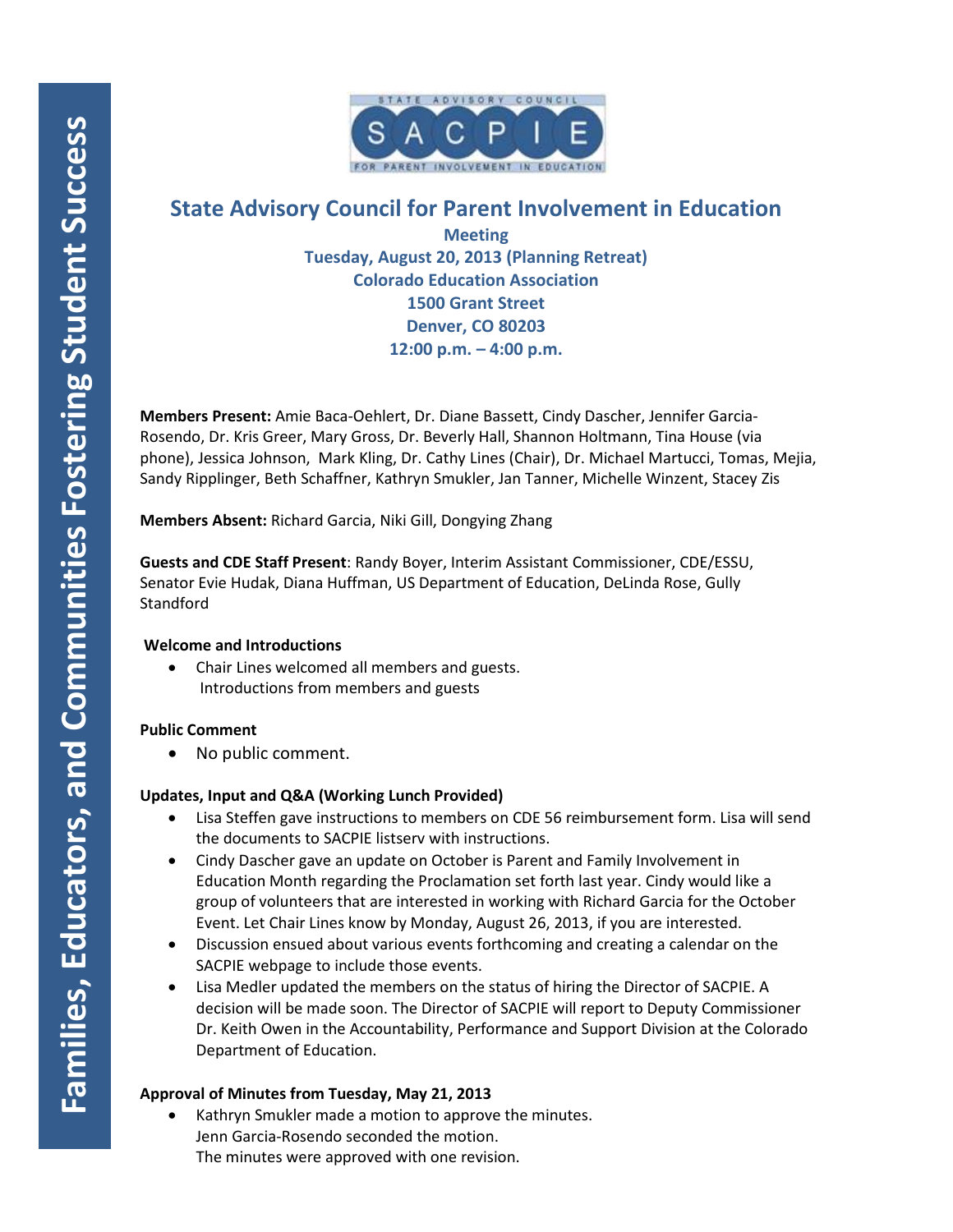#### **Review of SACPIE Notebooks – Resources**

- Chair Lines distributed the SACPIE notebooks to all members and did a thorough review of the working documents.
	- o Laws and Summaries
	- o National Standards for Family-School Partnerships
	- o Proclamations
	- o Mission, Vision, Goals, Objectives
	- o Operating Procedures
	- o Best Practices, Committees, Action Plans
	- o SACPIE Presentations and Resources
	- o Meetings and Reimbursement Information
	- o Members
	- o Articles

## **Review, Discussion and Voting on Recommended SACPIE Revised 2013 – 2014 Operating Procedures**

- Chair Lines thanked the SACPIE Executive Committee and the Planning Team.
- Chair Lines shared the Operating Procedures with the Council, explaining that "because of the additional legislated responsibilities, it is the Executive Committee's recommendation to pilot a council-approved version of these procedures during the 2013 – 2014 year, with a formal review taking place before procedures are finalized. If approved by the Council on August 20, 2013, these pilot procedures would commence immediately, with a Chair and Vice Chair selected at the November 19, 2013 council meeting. They would then be formally reviewed for final approval at the November 2014 planning retreat. This time frame would allow for timely compliance with the legislated December reporting requirement.
	- o Dr. Kris Greer made a motion to approve the recommended pilot. Dr. Beverly Hall seconded the motion. Motion approved.

## **Sample SACPIE Presentations**

- Dr. Kris Greer, Chair Lines and Sandy Ripplinger gave an overview of the SACPIE presentations at Colorado Legacy Foundation and the Colorado Association of School Executives (CASE).
- Discussion ensued regarding various subjects that included: How do you get parents to be involved? What is your definition of partnering? Every district will have a parent liaison.

## **Committee Work Time**

- Early Childhood Education Jenn Garcia-Rosendo/Chair Tomas Mejia/Co-Chair Dr. Beverly Hall Diana Huffman Mark Kling Sandy Ripplinger
- $\bullet$  K-12

Jessica Johnson/Chair Dr. Michael Martucci Kathryn Smukler Jan Tanner